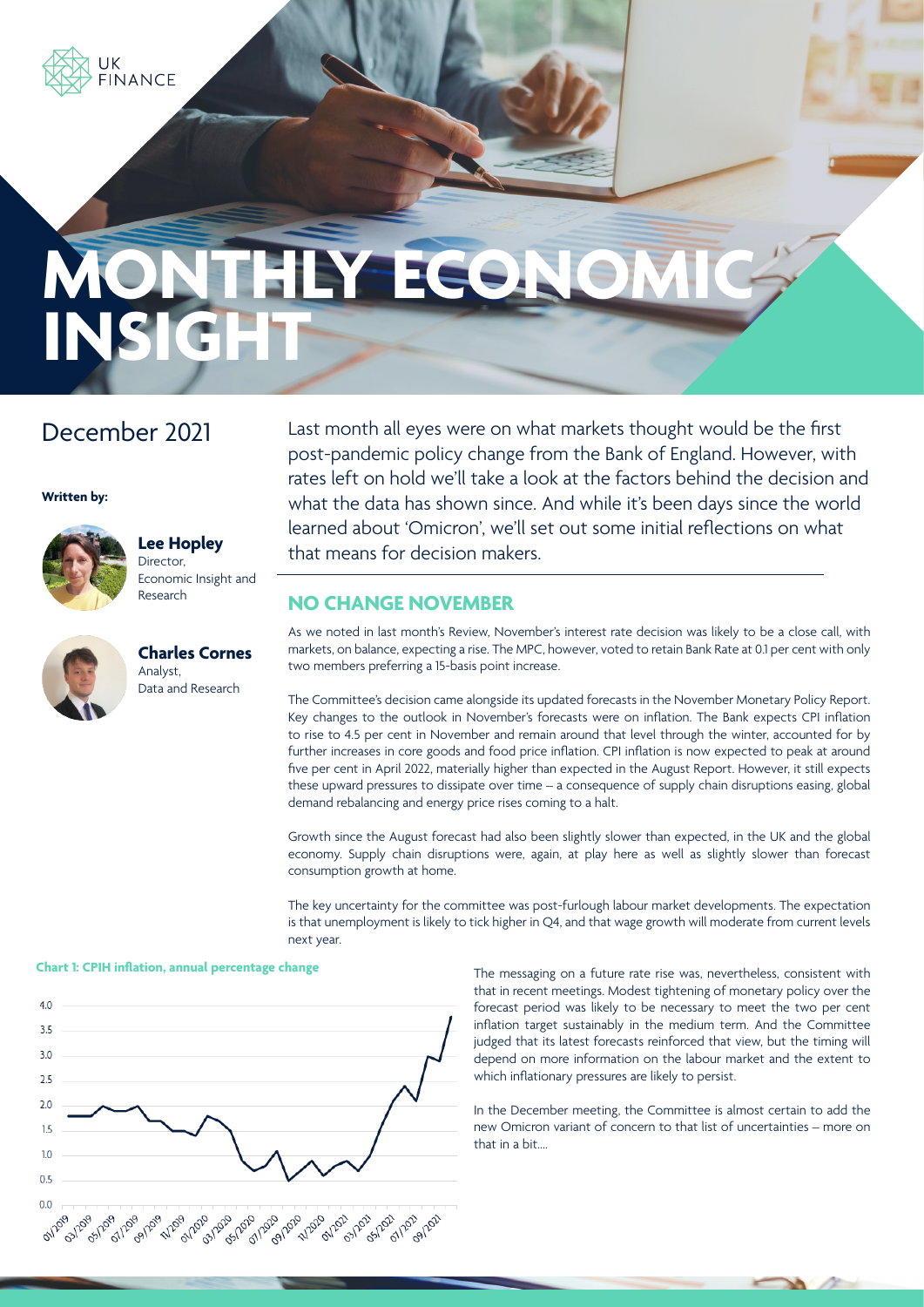#### **LABOUR MARKET SINCE THE END OF FURLOUGH**

Turning first to developments in the labour market since the Committee met in November. The headline labour market indicators from ONS run to September, when the furlough scheme was still in effect. That said, it was a solid month for employment growth. The employment rate rose 0.4 percentage points to 75.4 per cent, driven by record high inflows from unemployment into work. The unemployment rate fell back to 4.3 per cent – the lowest since 2020 Q2.

Vacancies also continued their march higher, to hit another record high in the three months to October, with all sectors reporting vacancy levels higher than that seen prior to the pandemic.

So far so good. Separate data also showed, however, that at the end of the CJRS there were over one million people fully or partially furloughed. The drop off in numbers had been slower than the MPC had anticipated. Nevertheless, some survey evidence from the ONS BICS suggests there isn't too much to worry about. Of those surveyed businesses that still had employees furloughed in September, around two-thirds had returned to normal working hours with their employer, with around three per cent made permanently redundant (Chart 2).

This would seem fair justification for the further downward revisions from forecasters to the unemployment rate for this year and the next. Currently, the unemployment rate is predicted to end this year at 4.8 per cent and 4.3 per cent at the end of the next, down from forecasts of 5.7 per cent and 4.9 per cent respectively in June.

#### **Q3 GROWTH**

The economy chugged along in the third quarter, with GDP expanding by a decent 1.3 per cent, down from the 5.5 per cent recorded in Q2, when activity was boosted by a significant lifting of Covid-19 restrictions. Positive contributions came from a range of fronts, but most significantly from continued growth in household consumption, which rose by two per cent on the quarter (Chart 3).

ONS notes that a good proportion of this increased spending was on services, notably hotels, restaurants and travel. And looking at the industry sector composition of growth, there were big gains in accommodation and food services and arts and entertainment. Retail sales were somewhat softer on the quarter as consumers switched back to buying experiences rather than buying stuff.

There were also ongoing positive contributions to the headline GDP number from government spending and fixed investment – mainly from government, but business investment was also up on the quarter, though still some way from prepandemic levels.

Three notable weak spots in the data for Q3. Manufacturing and construction output both recorded declines in the three months to September – supply chain disruptions were widely cited as factors behind the fall. This is reinforced in recent PMI surveys, which report extended lead times and some weakness in export orders for manufacturers. And the drag from net trade on growth is the third weak spot. Exports, notably of goods, contracted in the quarter while imports, particularly fuels and travel, increased, leading to a widening of the trade deficit.

#### **Chart 2: Destination of post-furlough employees, percentage**



Source: ONS BICS